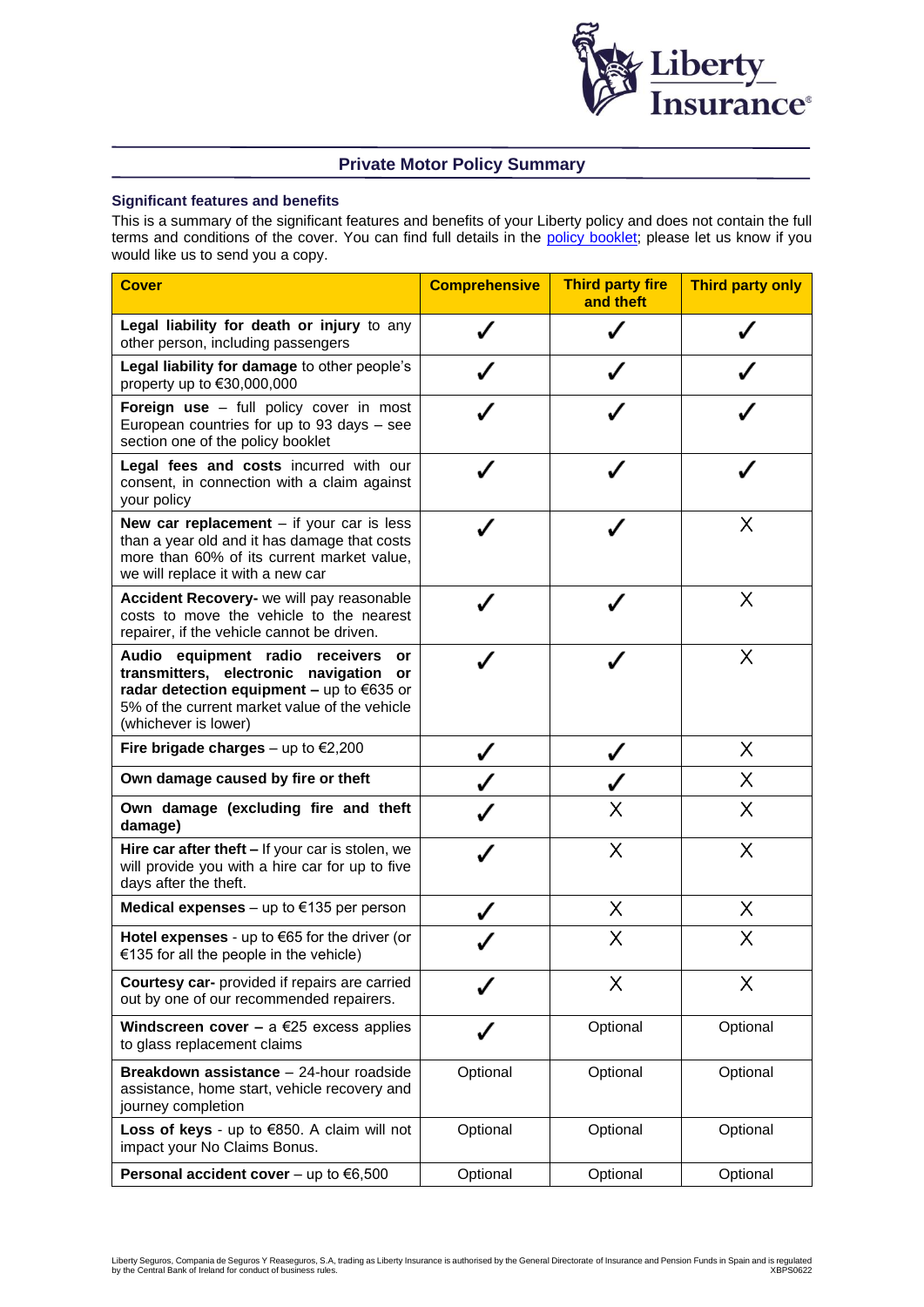| Driving other cars - Third Party Only                                                               | Optional | Optional | Optional |
|-----------------------------------------------------------------------------------------------------|----------|----------|----------|
| No claims bonus protection $-$ available to<br>policies with four or more years no claims<br>bonus. | Optional | Optional | Optional |
| Open drive                                                                                          | Optional | Optional | Optional |

### **Significant exclusions or limitations**

The policy contains some exclusions and limitations. A summary of the most significant exclusions are listed below. This summary does not contain the full list of exclusions or limitations. Please see the relevant sections of the policy booklet for full details.

# **General conditions which apply to the whole policy**

If an accident happens as a result of the driver being under the influence of drink or drugs, then:

- a. the driver must repay all amounts we have paid to cover the claim arising from the accident; and b. we may cancel your policy.
- 

# **Section two- Own damage. Please refer to your schedule of insurance**

The most we will pay will be the market value of the vehicle immediately before the loss or damage happened. We will not pay for:

- the first amount of each claim for loss or damage (known as the "excess"). The excess will be shown on your schedule;
- loss of value, wear and tear, mechanical, electrical, electronic, computer or computer software failure or breakdown, or damage to tyres as a result of using brakes or by road punctures, cuts or bursts;
- loss of or damage to personal belongings:
- loss or damage arising from the vehicle being filled with the wrong or contaminated fuel or any other substance;
- loss or damage by any driver that has been disqualified from driving or has failed to disclose penalty points or motoring convictions; or
- theft or attempted theft if the vehicle is left unattended and left unlocked or the keys to the ignition (or device for the keyless entry system) are left in or near the vehicle.

### **Section three – Fire cover. Please refer to your schedule of insurance**

The most we will pay will be the market value of the vehicle immediately before the loss or damage happened. We will not pay for:

- the first amount of each claim for loss or damage (known as the "excess"). The excess will be shown on your schedule;
- loss or damage which is not caused by fire, theft, lightning or explosion;
- loss or damage by any driver that has been disqualified from driving or has failed to disclose penalty points or motoring convictions; or
- loss or damage if any learner permit holder driving or in charge of the vehicle is not accompanied by a full driving licence holder in accordance with the Road Traffic Acts and any other regulations which apply to such learner permit holders.

### **Section four – Theft cover. Please refer to your schedule of insurance**

The most we will pay will be the market value of the vehicle immediately before the loss or damage happened. We will not pay for:

- the first amount of each claim for loss or damage (known as the "excess"). The excess will be shown on your schedule;
- loss or damage which is not caused by theft or attempted theft:
- theft or attempted theft if the vehicle is left unattended and left unlocked or the keys to the ignition (or device for the keyless entry system) are left in or near the vehicle;
- loss or damage by any driver that has been disqualified from driving or has failed to disclose penalty points or motoring convictions; or
- loss or damage if any learner permit holder driving or in charge of the vehicle is not accompanied by a full driving licence holder in accordance with the Road Traffic Acts and any other regulations which apply to such learner permit holders.